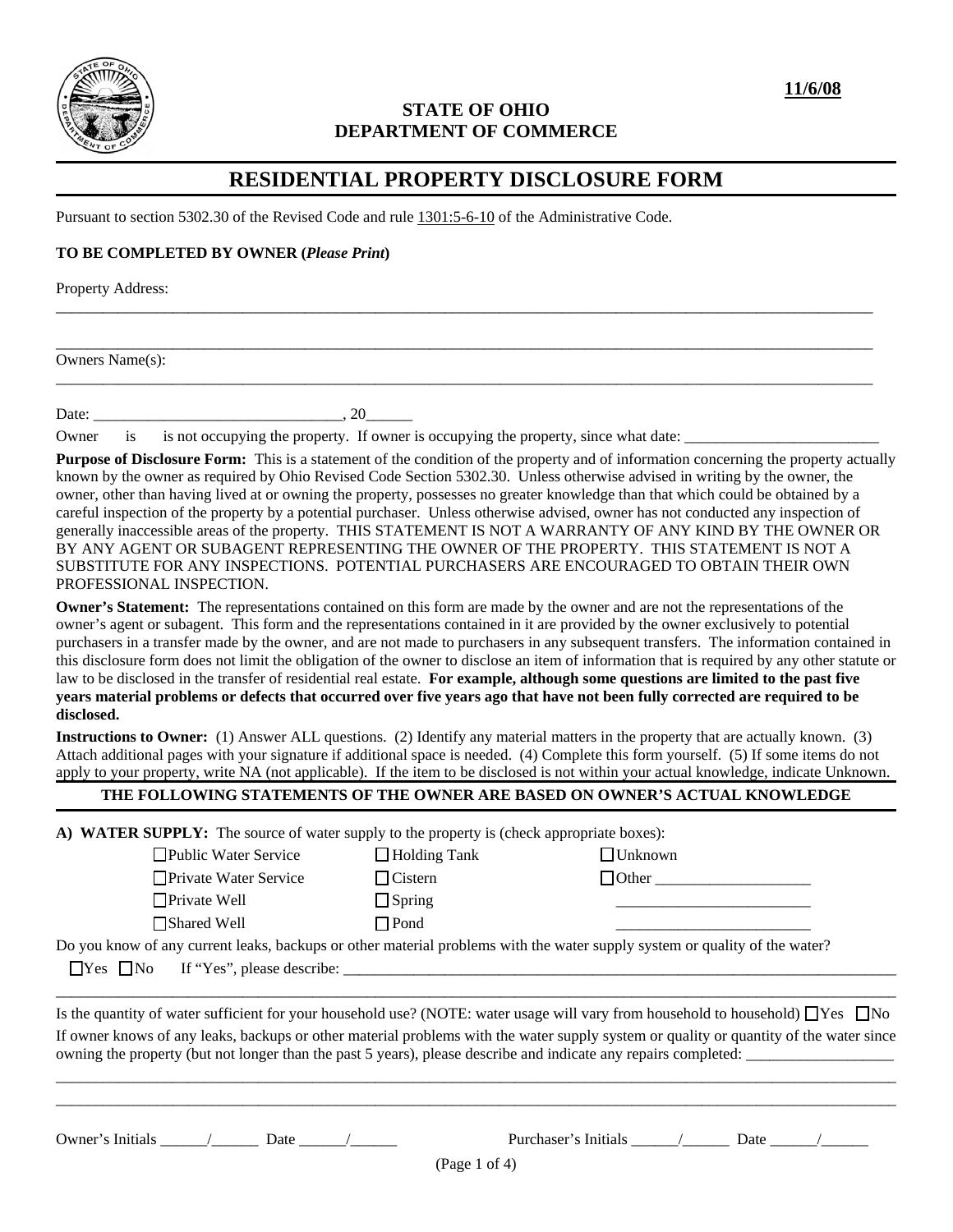| <b>Property Address</b>                                                                                                                                                                                                                                                                                                                                                                                                                                                                                                                                                                                                                                                                                                                                                                                                                                                                                                                                                |  |
|------------------------------------------------------------------------------------------------------------------------------------------------------------------------------------------------------------------------------------------------------------------------------------------------------------------------------------------------------------------------------------------------------------------------------------------------------------------------------------------------------------------------------------------------------------------------------------------------------------------------------------------------------------------------------------------------------------------------------------------------------------------------------------------------------------------------------------------------------------------------------------------------------------------------------------------------------------------------|--|
| B) SEWER SYSTEM: The nature of the sanitary sewer system servicing the property is (check appropriate boxes):<br>Private Sewer<br>Aeration Tank<br>Other<br>$\Box$ Septic Tank<br>$\Box$ Public Sewer<br>Filtration Bed<br>Leach Field<br>$\Box$ Unknown<br>Do you know of any current leaks, backups or other material problems with the sewer system servicing the property? $\Box$ Yes $\Box$ No                                                                                                                                                                                                                                                                                                                                                                                                                                                                                                                                                                    |  |
| If owner knows of any leaks, backups or other material problems with the sewer system since owning the property (but not longer than the past 5                                                                                                                                                                                                                                                                                                                                                                                                                                                                                                                                                                                                                                                                                                                                                                                                                        |  |
| Information on the operation and maintenance of the type of sewage system serving the property is available from the department of health or the<br>board of health of the health district in which the property is located.<br><b>C) ROOF:</b> Do you know of any current leaks or other material problems with the roof or rain gutters? $\Box$ Yes $\Box$ No                                                                                                                                                                                                                                                                                                                                                                                                                                                                                                                                                                                                        |  |
| If owner knows of any leaks or other material problems with the roof or rain gutters since owning the property (but not longer than the past 5 years),                                                                                                                                                                                                                                                                                                                                                                                                                                                                                                                                                                                                                                                                                                                                                                                                                 |  |
| D) WATER INTRUSION: Do you know of any previous or current water leakage, water accumulation, excess moisture or other defects to the<br>property, including but not limited to any area below grade, basement or crawl space? $\Box$ Yes $\Box$ No                                                                                                                                                                                                                                                                                                                                                                                                                                                                                                                                                                                                                                                                                                                    |  |
| Do you know of any water or moisture related damage to floors, walls or ceilings as a result of flooding; moisture seepage; moisture condensation;<br>ice damming; sewer overflow/backup; or leaking pipes, plumbing fixtures, or appliances? $\Box$ Yes $\Box$ No                                                                                                                                                                                                                                                                                                                                                                                                                                                                                                                                                                                                                                                                                                     |  |
| Purchaser is advised that every home contains mold. Some people are more sensitive to mold than others. If concerned about this issue, purchaser is<br>encouraged to have a mold inspection done by a qualified inspector. Have you ever had the property inspected for mold by a qualified inspector?<br>$\Box$ Yes $\Box$ No<br>If "Yes", please describe and indicate whether you have an inspection report and any remediation undertaken:                                                                                                                                                                                                                                                                                                                                                                                                                                                                                                                         |  |
| E) STRUCTURAL COMPONENTS (FOUNDATION, BASEMENT/CRAWL SPACE, FLOORS, INTERIOR AND EXTERIOR WALLS):<br>Do you know of any movement, shifting, deterioration, material cracks/settling (other than visible minor cracks or blemishes) or other material<br>problems with the foundation, basement/crawl space, floors, or interior/exterior walls?<br>$\Box$ Yes $\Box$ No If "Yes", please describe:                                                                                                                                                                                                                                                                                                                                                                                                                                                                                                                                                                     |  |
| If owner knows of any repairs, alterations or modifications to control the cause or effect of any problem identified above, since owning the property                                                                                                                                                                                                                                                                                                                                                                                                                                                                                                                                                                                                                                                                                                                                                                                                                  |  |
| Do you know of any previous or current fire or smoke damage to the property? $\Box$ Yes $\Box$ No                                                                                                                                                                                                                                                                                                                                                                                                                                                                                                                                                                                                                                                                                                                                                                                                                                                                      |  |
| F) MECHANICAL SYSTEMS: Do you know of any current problems or defects with the following mechanical systems? If your property does                                                                                                                                                                                                                                                                                                                                                                                                                                                                                                                                                                                                                                                                                                                                                                                                                                     |  |
| not have the mechanical system, mark N/A (Not Applicable).<br><b>YES</b><br>N <sub>O</sub><br>YES<br>NO<br>N/A<br>N/A<br>□<br>$\Box$<br>$\Box$<br>1) Electrical<br>□<br>□<br>□<br>8) Water softener<br>$\Box$<br>0<br>0<br>0<br>□<br>a. Is water softener leased?<br>口<br>口<br>2) Plumbing (pipes)<br>$\Box$<br>$\Box$<br>$\Box$<br>$\Box$<br>$\Box$<br>3) Central heating<br>9) Security System<br>$\bar{\Xi}$<br>$\Box$<br>$\Box$<br>$\Box$<br>$\Box$<br>4) Central Air conditioning<br>a. Is security system leased?<br>$\Box$<br>$\Box$<br>$\Box$<br>$\Box$<br>$\Box$<br>10) Central vacuum<br>5) Sump pump<br>$\Box$<br>$\Box$<br>$\Box$<br>□<br>6) Fireplace/chimney<br>11) Built in appliances<br>$\Box$<br>$\Box$<br>$\Box$<br>П<br>П<br>$\Box$<br>12) Other mechanical systems<br>7) Lawn sprinkler<br>If the answer to any of the above questions is "Yes", please describe and indicate any repairs to the mechanical system since owning the property (but |  |
|                                                                                                                                                                                                                                                                                                                                                                                                                                                                                                                                                                                                                                                                                                                                                                                                                                                                                                                                                                        |  |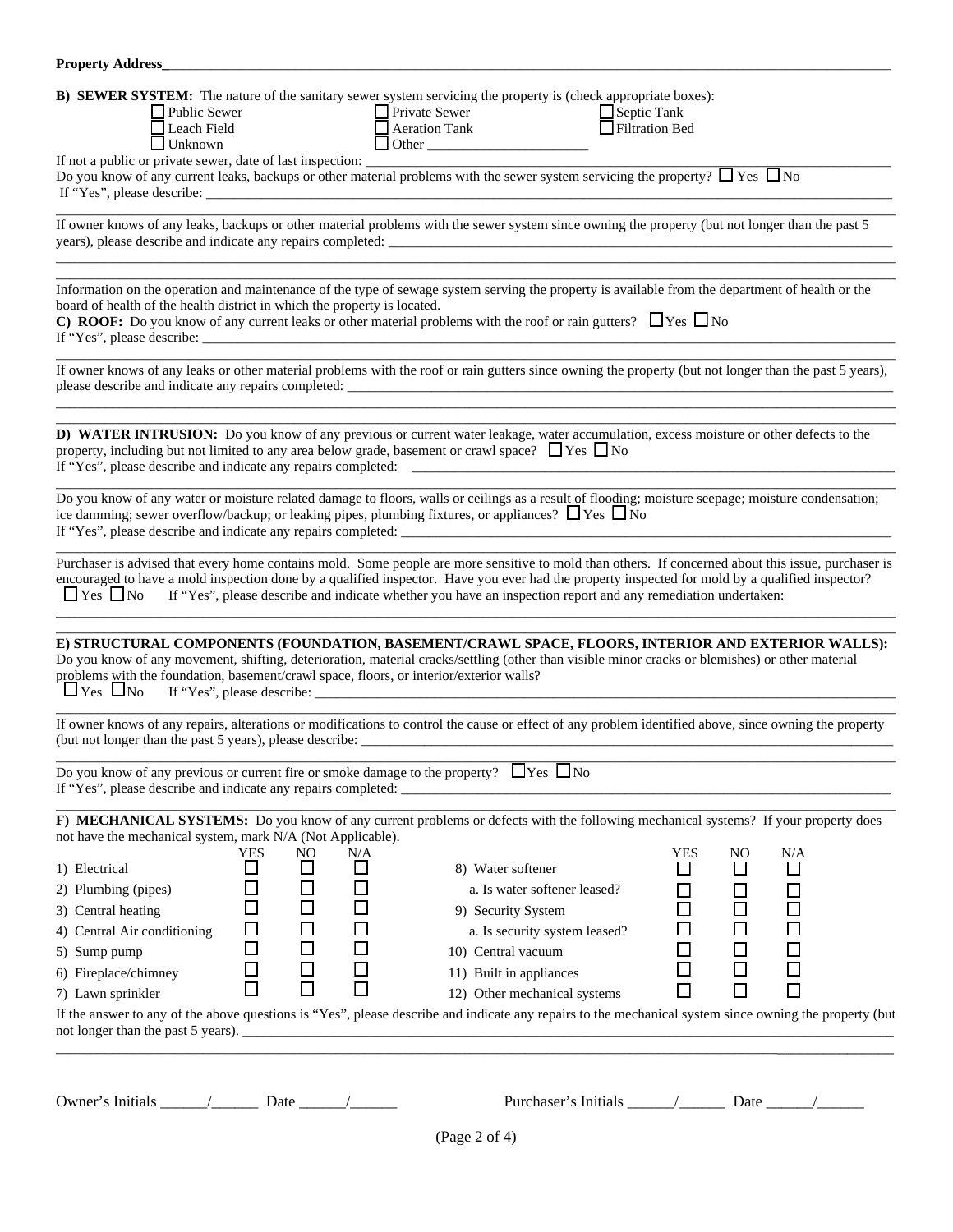#### **Property Address\_**

**G) WOOD BORING INSECTS/TERMITES:** Do you know of the presence of any wood boring insects/termites in or on the property or any existing damage to the property caused by wood boring insects/termites?  $\Box$  Yes  $\Box$  No If "Yes", please describe:

If owner knows of any inspection or treatment for wood boring insects/termites, since owning the property (but not longer than the past 5 years), please describe:

\_\_\_\_\_\_\_\_\_\_\_\_\_\_\_\_\_\_\_\_\_\_\_\_\_\_\_\_\_\_\_\_\_\_\_\_\_\_\_\_\_\_\_\_\_\_\_\_\_\_\_\_\_\_\_\_\_\_\_\_\_\_\_\_\_\_\_\_\_\_\_\_\_\_\_\_\_\_\_\_\_\_\_\_\_\_\_\_\_\_\_\_\_\_\_\_\_\_\_\_\_\_\_\_\_\_\_\_ \_\_\_\_\_\_\_\_\_\_\_\_\_\_\_\_\_\_\_\_\_\_\_\_\_\_\_\_\_\_\_\_\_\_\_\_\_\_\_\_\_\_\_\_\_\_\_\_\_\_\_\_\_\_\_\_\_\_\_\_\_\_\_\_\_\_\_\_\_\_\_\_\_\_\_\_\_\_\_\_\_\_\_\_\_\_\_\_\_\_\_\_\_\_\_\_\_\_\_\_\_\_\_\_\_\_\_\_

| H) PRESENCE OF HAZARDOUS MATERIALS: Do you know of the previous or current presence of any of the below                                    |        |                   |         |    |         |
|--------------------------------------------------------------------------------------------------------------------------------------------|--------|-------------------|---------|----|---------|
| identified hazardous materials on the property?                                                                                            |        |                   |         |    |         |
|                                                                                                                                            | Yes    | No.               | Unknown |    |         |
| 1) Lead-Based Paint                                                                                                                        | ப      |                   | ப       |    |         |
| 2) Asbestos                                                                                                                                | $\Box$ |                   |         |    |         |
| 3) Urea-Formaldehyde Foam Insulation                                                                                                       | □      |                   |         |    |         |
| 4) Radon Gas                                                                                                                               | □      |                   |         |    |         |
| Radion Gas<br>a. If "Yes", indicate level of gas if known $\Box$                                                                           |        |                   |         |    |         |
| 5) Other toxic or hazardous substances                                                                                                     |        | $\overline{\Box}$ |         |    |         |
| If the answer to any of the above questions is "Yes", please describe and indicate any repairs, remediation or mitigation to the           |        |                   |         |    |         |
|                                                                                                                                            |        |                   |         |    |         |
| I) FLOOD PLAIN/LAKE ERIE COASTAL EROSION AREA:                                                                                             |        |                   | Yes     | No | Unknown |
| Is the property located in a designated flood plain?                                                                                       |        |                   | □       | □  | $\Box$  |
| Is the property or any portion of the property included in a Lake Erie Coastal Erosion Area?                                               |        |                   | $\Box$  | П  |         |
| J) DRAINAGE/EROSION: Do you know of any current flooding, drainage, settling or grading or erosion problems affecting the                  |        |                   |         |    |         |
| property? $\Box$ Yes $\Box$ No                                                                                                             |        |                   |         |    |         |
|                                                                                                                                            |        |                   |         |    |         |
|                                                                                                                                            |        |                   |         |    |         |
|                                                                                                                                            |        |                   |         |    |         |
| If owner knows of any repairs, modifications or alterations to the property or other attempts to control any flooding, drainage, settling, |        |                   |         |    |         |
| grading or erosion problems since owning the property (but not longer than the past 5 years), please describe:                             |        |                   |         |    |         |
|                                                                                                                                            |        |                   |         |    |         |
|                                                                                                                                            |        |                   |         |    |         |
|                                                                                                                                            |        |                   |         |    |         |
| K) ZONING/CODE VIOLATIONS/ASSESSMENTS/HOME OWNERS ASSOCIATION: Do you know of any violations of                                            |        |                   |         |    |         |
| building or housing codes, zoning ordinances affecting the property or any nonconforming uses of the property? $\Box$ Yes $\Box$ No        |        |                   |         |    |         |
|                                                                                                                                            |        |                   |         |    |         |
|                                                                                                                                            |        |                   |         |    |         |
| Is the structure on the property designated by any governmental authority as a historic building or as being located in an historic        |        |                   |         |    |         |
| district? (NOTE: such designation may limit changes or improvements that may be made to the property). $\Box$ Yes $\Box$ No                |        |                   |         |    |         |
|                                                                                                                                            |        |                   |         |    |         |
|                                                                                                                                            |        |                   |         |    |         |
|                                                                                                                                            |        |                   |         |    |         |
| Do you know of any recent or proposed assessments, which could affect the property? $\Box$ Yes $\Box$ No                                   |        |                   |         |    |         |
| If "Yes", please describe:                                                                                                                 |        |                   |         |    |         |
|                                                                                                                                            |        |                   |         |    |         |
| Is the property subject to any rules or regulations of, or the payment of any fees or charges to, a Homeowners Association,                |        |                   |         |    |         |
| Condominium Association or any other Community Association? $\Box$ Yes $\Box$ No                                                           |        |                   |         |    |         |
|                                                                                                                                            |        |                   |         |    |         |
|                                                                                                                                            |        |                   |         |    |         |
|                                                                                                                                            |        |                   |         |    |         |
|                                                                                                                                            |        |                   |         |    |         |
|                                                                                                                                            |        |                   |         |    |         |
|                                                                                                                                            |        |                   |         |    |         |